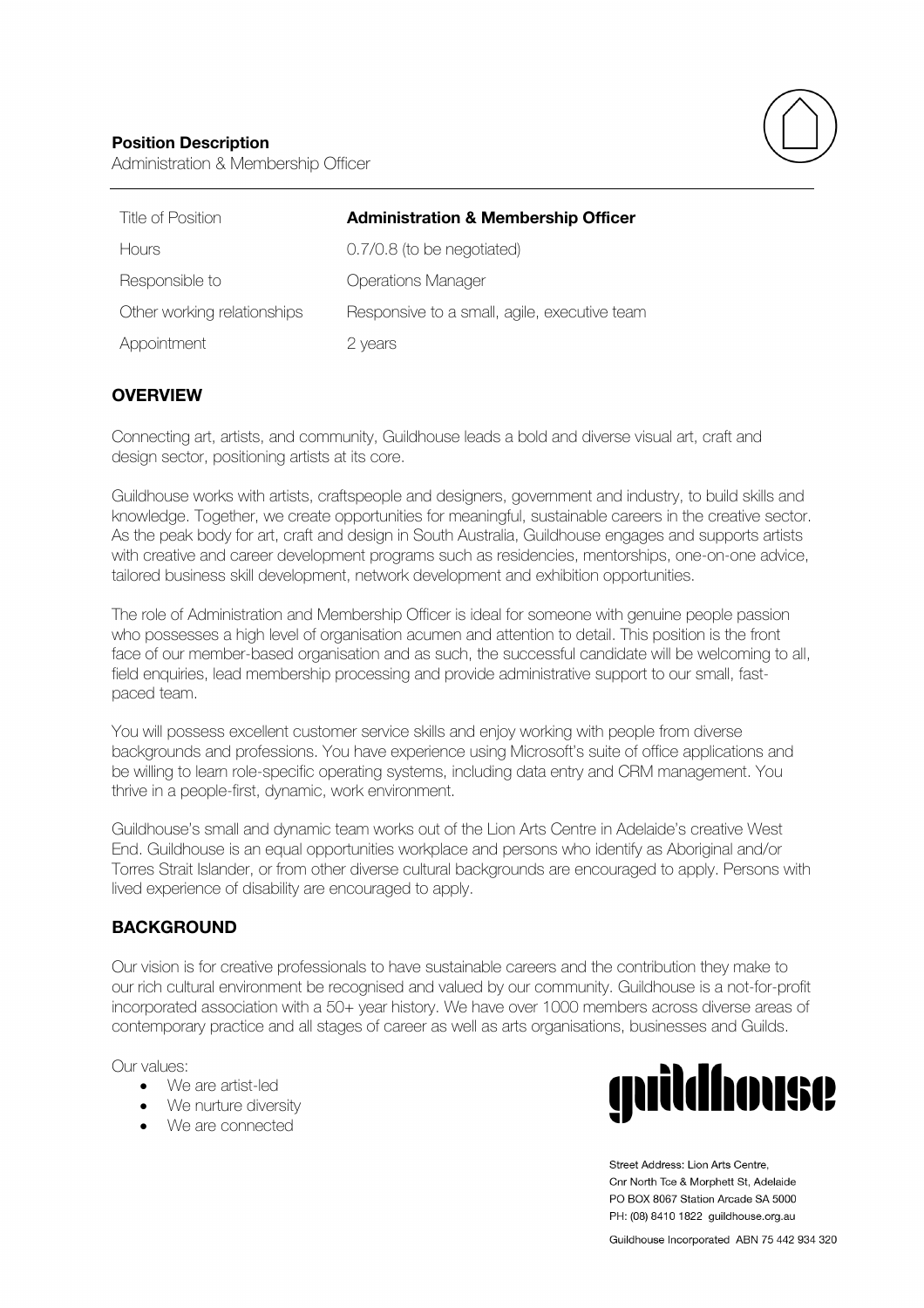

Our programs strive to develop artistic and professional excellence, supporting the professionalisation of artistic practice. We develop and promote opportunities that take artists out of their traditional studio practice and support them to extend their work through collaboration, research and experimentation in new environments, and develop new work that is presented to new and diverse audiences.

Our creative and career development program is essential to our membership and engagement with the sector.

# **KEY RESPONSIBILITIES**

#### Membership

- 1. Excellent customer service, answering membership and general office enquiries by phone, email and in person
- 2. Processing and preparing member documentation requests, including member insurance documentation
- 3. Maintaining up-to-date, accurate member and other stakeholder records across a range of platforms
- 4. Coordinating student member engagement, recruitment, and retention.

#### **Administrative**

- 5. Proactively maintaining the Guildhouse database and website content updates
- 6. Provide administrative support to key staff, under the direction of the Operations Manager
- 7. Anticipate the needs of a well-maintained, sustainable office, including ordering supplies
- 8. Assist Guildhouse staff with program deliverables, including event catering and set up

#### **Organisational**

- 9. Fielding general enquiries
- 10. Fostering on-going relationships with artists and other industry stakeholders, and leveraging them to achieve positive outcomes
- 11. Assist the Operations Manager to ensure a welcoming and safe workplace

Some additional hours of work and some out-of-hours work will be required on occasion.



Street Address: Lion Arts Centre. Cnr North Tce & Morphett St. Adelaide PO BOX 8067 Station Arcade SA 5000 PH: (08) 8410 1822 guildhouse.org.au

Guildhouse Incorporated ABN 75 442 934 320